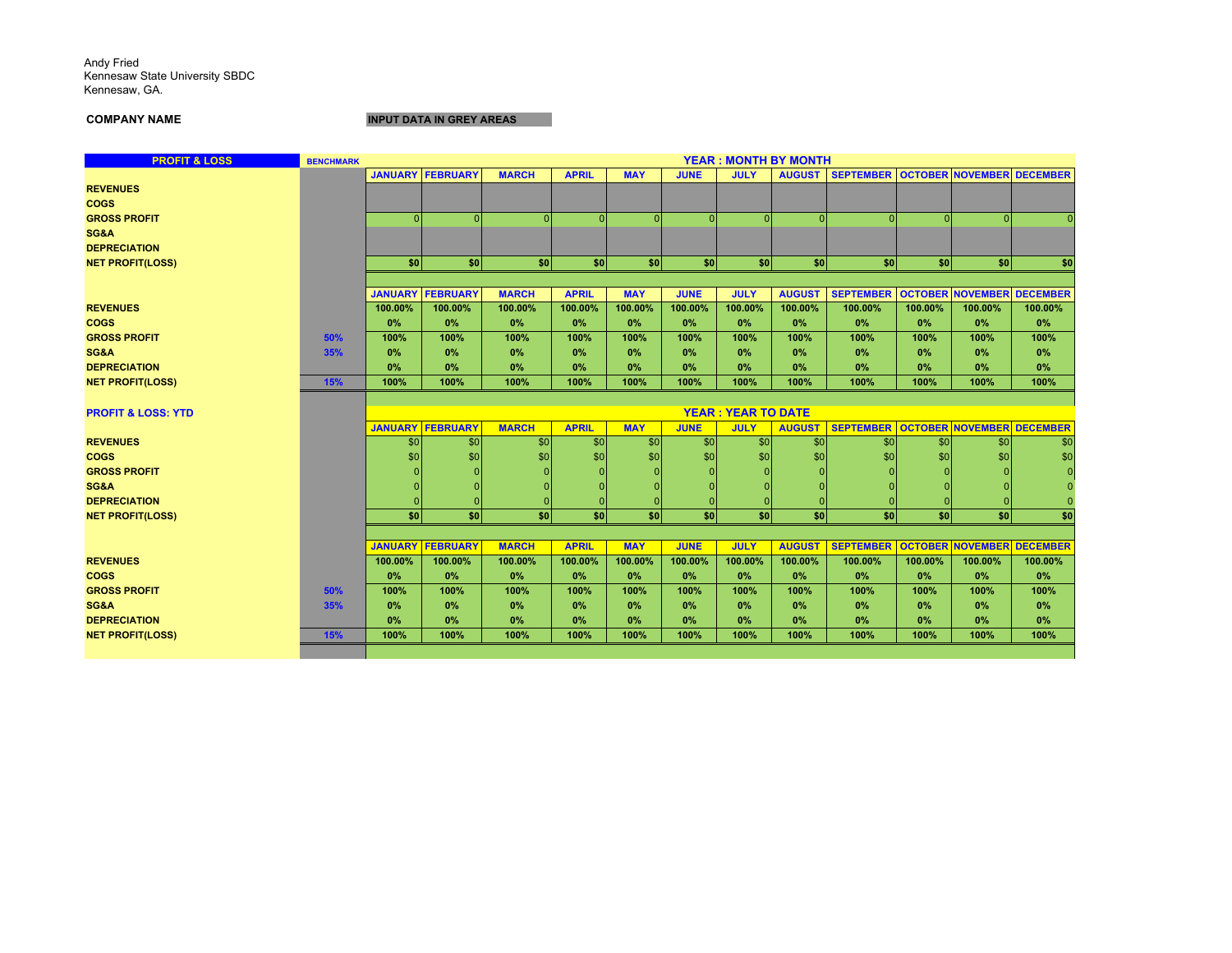## Andy Fried Kennesaw State University SBDC Kennesaw, GA.

| <b>BALANCE SHEET</b>                         |                  |                                                                                                                                                                                        |                         |              |              |              |              |              |                             |                                     |              |                                  |              |
|----------------------------------------------|------------------|----------------------------------------------------------------------------------------------------------------------------------------------------------------------------------------|-------------------------|--------------|--------------|--------------|--------------|--------------|-----------------------------|-------------------------------------|--------------|----------------------------------|--------------|
| <b>ASSETS</b>                                | <b>As of 1/1</b> |                                                                                                                                                                                        | <b>JANUARY FEBRUARY</b> | <b>MARCH</b> | <b>APRIL</b> | <b>MAY</b>   | <b>JUNE</b>  | <b>JULY</b>  | <b>AUGUST</b>               | SEPTEMBER OCTOBER NOVEMBER DECEMBER |              |                                  |              |
| <b>Cash</b>                                  |                  |                                                                                                                                                                                        |                         |              |              |              |              |              |                             |                                     |              |                                  |              |
| <b>Accounts Receivable</b>                   |                  |                                                                                                                                                                                        |                         |              |              |              |              |              |                             |                                     |              |                                  |              |
| <b>Inventory</b>                             |                  |                                                                                                                                                                                        |                         |              |              |              |              |              |                             |                                     |              |                                  |              |
| <b>Other Current Assets</b>                  |                  |                                                                                                                                                                                        |                         |              |              |              |              |              |                             |                                     |              |                                  |              |
| <b>Total Current Assets</b>                  | $\overline{0}$   | n                                                                                                                                                                                      | $\Omega$                |              | n            | n            |              |              | $\Omega$                    |                                     |              | O                                |              |
| <b>Fixed Assets</b>                          |                  |                                                                                                                                                                                        |                         |              |              |              |              |              |                             |                                     |              |                                  |              |
| <b>Accumulated Depreciation</b>              |                  |                                                                                                                                                                                        | $\Omega$                |              |              | $\Omega$     |              |              | $\Omega$                    | n                                   |              | ი                                |              |
| <b>Other Assets</b>                          |                  |                                                                                                                                                                                        |                         |              |              |              |              |              |                             |                                     |              |                                  |              |
| <b>TOTAL ASSETS</b>                          | $\mathbf{0}$     | n                                                                                                                                                                                      | $\Omega$                | $\mathbf{0}$ | $\Omega$     | $\mathbf{0}$ | $\mathbf{0}$ | n            | n                           |                                     |              | $\mathbf{0}$                     |              |
| <b>LIABILITES</b>                            |                  |                                                                                                                                                                                        |                         |              |              |              |              |              |                             |                                     |              |                                  |              |
| <b>Accounts Payable and Credit Cards</b>     |                  |                                                                                                                                                                                        |                         |              |              |              |              |              |                             |                                     |              |                                  |              |
| Line of Credit & Current Portion of LT Debt  |                  |                                                                                                                                                                                        |                         |              |              |              |              |              |                             |                                     |              |                                  |              |
| <b>Other Current Liabilities</b>             |                  |                                                                                                                                                                                        |                         |              |              |              |              |              |                             |                                     |              |                                  |              |
| <b>Total Current Liabilities</b>             | $\mathbf{0}$     |                                                                                                                                                                                        | $\Omega$                |              | n            | $\Omega$     |              |              |                             | $\Omega$                            |              | n                                |              |
| <b>Long Term Debt</b>                        |                  | $\Omega$                                                                                                                                                                               | $\Omega$                |              | $\Omega$     | $\Omega$     |              |              |                             |                                     |              |                                  |              |
| <b>Other Liabilities</b>                     |                  |                                                                                                                                                                                        | $\Omega$                |              | O            | n            |              |              |                             |                                     |              |                                  |              |
| <b>TOTAL LIABILITIES</b>                     | $\mathbf{0}$     |                                                                                                                                                                                        |                         |              |              |              |              |              |                             |                                     |              |                                  |              |
| <b>OWNERS EQUITY</b>                         |                  |                                                                                                                                                                                        |                         |              |              |              |              |              |                             |                                     |              |                                  |              |
| <b>Owner Contributions/Distributions</b>     |                  |                                                                                                                                                                                        |                         |              |              |              |              |              |                             |                                     |              |                                  |              |
| <b>Retained Earnings</b>                     |                  |                                                                                                                                                                                        |                         |              |              |              |              |              |                             |                                     |              |                                  |              |
| <b>TOTAL OWNER EQUITY</b>                    | $\mathbf{0}$     |                                                                                                                                                                                        |                         |              |              |              |              |              |                             |                                     |              |                                  |              |
| <b>TOTAL LIABILITIES &amp; OWNERS EQUITY</b> | $\mathbf{0}$     |                                                                                                                                                                                        |                         |              |              |              |              |              |                             |                                     |              |                                  |              |
|                                              |                  |                                                                                                                                                                                        |                         |              |              |              |              |              |                             |                                     |              |                                  |              |
| <b>CASH FLOW</b>                             |                  |                                                                                                                                                                                        |                         |              |              |              |              |              | <b>YEAR: MONTH BY MONTH</b> |                                     |              |                                  |              |
|                                              |                  | <b>JANUARY</b>                                                                                                                                                                         | <b>FEBRUARY</b>         | <b>MARCH</b> | <b>APRIL</b> | <b>MAY</b>   | <b>JUNE</b>  | <b>JULY</b>  | <b>AUGUST</b>               | <b>SEPTEMBER</b>                    |              | <b>OCTOBER NOVEMBER DECEMBER</b> |              |
| <b>Cash from Operations</b>                  |                  |                                                                                                                                                                                        | $\Omega$                |              | n            |              |              |              |                             |                                     |              |                                  |              |
| <b>Cash from Investing</b>                   |                  |                                                                                                                                                                                        |                         |              |              |              |              |              |                             |                                     |              |                                  |              |
| <b>Cash from Financing</b>                   |                  |                                                                                                                                                                                        |                         |              |              |              |              |              |                             |                                     |              |                                  |              |
| <b>CHANGE IN CASH</b>                        |                  | $\Omega$                                                                                                                                                                               | $\mathbf{0}$            | $\Omega$     | $\Omega$     | $\mathbf{0}$ | $\mathbf{0}$ | Ò            | $\Omega$                    |                                     |              | $\mathbf{0}$                     |              |
|                                              |                  | <b>YEAR: YEAR TO DATE</b>                                                                                                                                                              |                         |              |              |              |              |              |                             |                                     |              |                                  |              |
|                                              |                  | <b>JANUARY</b><br><b>FEBRUARY</b><br><b>MARCH</b><br><b>APRIL</b><br><b>MAY</b><br><b>SEPTEMBER</b><br><b>OCTOBER NOVEMBER DECEMBER</b><br><b>JUNE</b><br><b>JULY</b><br><b>AUGUST</b> |                         |              |              |              |              |              |                             |                                     |              |                                  |              |
| <b>Cash from Operations</b>                  |                  |                                                                                                                                                                                        |                         |              |              |              |              |              |                             |                                     |              |                                  |              |
| <b>Cash from Investing</b>                   |                  |                                                                                                                                                                                        |                         |              |              |              |              |              |                             |                                     |              |                                  |              |
| <b>Cash from Financing</b>                   |                  |                                                                                                                                                                                        |                         |              |              |              |              |              |                             |                                     |              |                                  |              |
| <b>CHANGE IN CASH</b>                        |                  | $\Omega$                                                                                                                                                                               | $\Omega$                | $\Omega$     | $\Omega$     | $\mathbf{0}$ | л            | n            | $\Omega$                    |                                     |              | n                                |              |
| <b>DIFFERENCE</b>                            |                  | $\mathbf{0}$                                                                                                                                                                           | $\mathbf{0}$            | $\mathbf{0}$ | $\mathbf{0}$ | $\mathbf{0}$ | $\mathbf{0}$ | $\mathbf{0}$ | $\mathbf{0}$                | $\mathbf{0}$                        | $\mathbf{0}$ | $\bf{0}$                         | $\mathbf{0}$ |
|                                              |                  |                                                                                                                                                                                        |                         |              |              |              |              |              |                             |                                     |              |                                  |              |